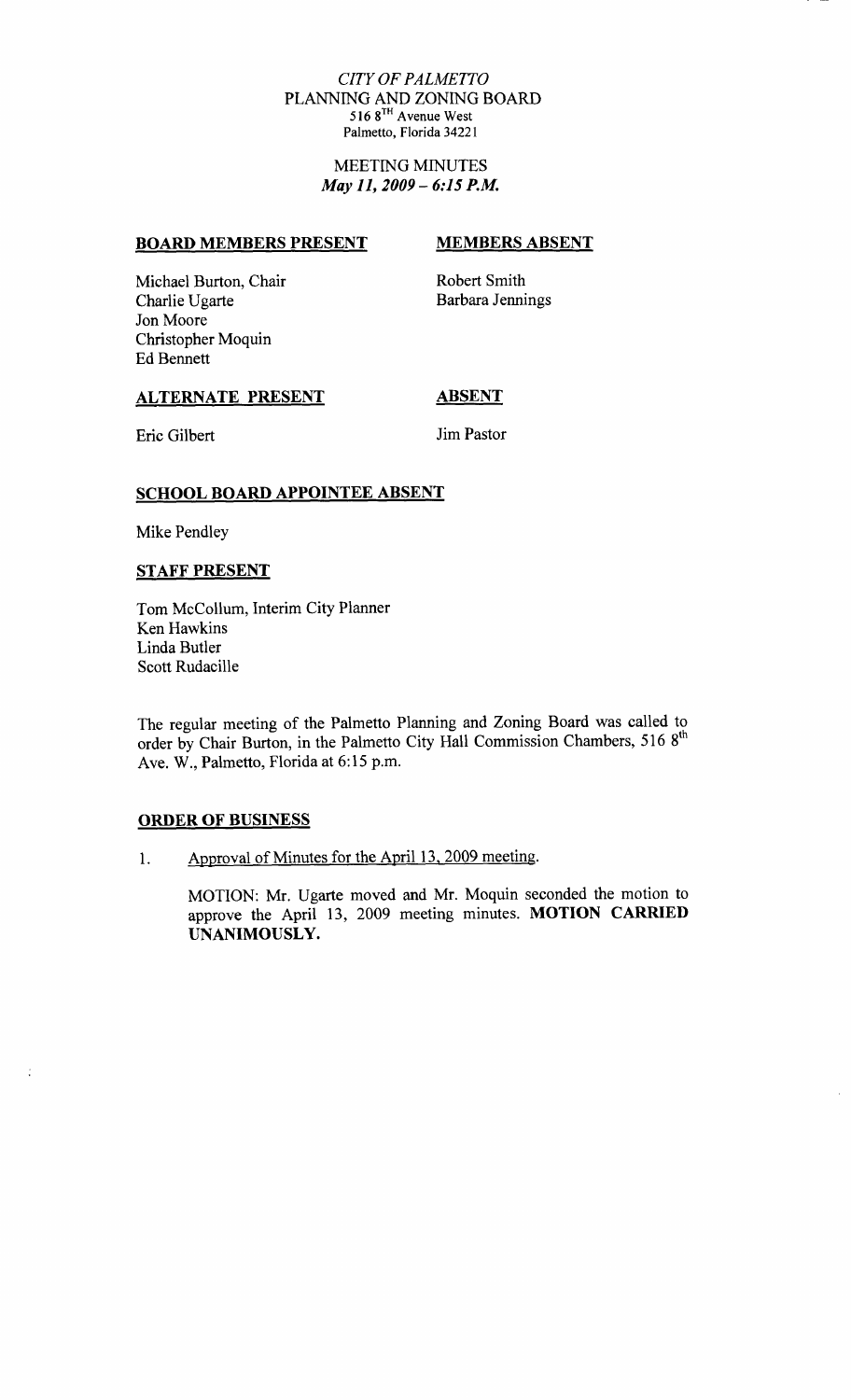# 2. Boys & Girls Clubs of Manatee County Palmetto Branch 09-595 and Boys & Girls Clubs of Manatee County Palmetto Branch 09-595 and Palmetto Elementary School 08-587 (INFORMATIONL PURPOSES ONLY)

Chair Burton turned the agenda item over to staff. Mr. McCollum gave a brief overview of the projects proposal

- $\triangleright$  The Plan submitted by the School Board proposes 6 buildings
- $\triangleright$  Building 1 will be a 4,919 square foot 1 story administration building
- $\triangleright$  Building 2 will be a 19,594 square foot 1 story multi-purpose, food service, art, music, and physical education building
- $\triangleright$  Building 3 will be a 16,264 square foot 2 story media center, student services, and teacher planning building
- 
- student services, and teacher planning building<br>Building 4 will be an 18,177 square foot 2 story classroom<br>building<br>Buildings 5 and 6 will be a 2-story 18,256 square feet building<br>each and both will house classrooms. The t building  $\ge$  Buildings 5 and 6 will be a 2-story 18,256 square feet building each and both will house classrooms. The total square footage of all six buildings will be approximately 103,042 square feet.

Mr. McCollum stated for more than five years the City, County and School Board have been actively searching for a new site for Palmetto Elementary School. The selected location is on the north side of Tenth Street in the location of the Palmetto Boys & Girls Club. The land is owned by the City and the School Board is purchasing the property. At this time all parties are in agreement that construction of the new school will commence in mid-June.

Mr. McCollum stated the applicants for the project are present if the Commission has any questions

Chair Burton open the floor for discussion and questions for staff and or applicants

Mr. Ugarte stated he is glad the project is moving forward and appreciate the efforts

appreciate the efforts.<br>Chair Burton thanked the applicants and adjourned the P&Z meeting at Chair Burton thanked the applicants and adjourned the P&Z<br>6:30 pm. and open the May 11, 2009 Comp Plan Workshop

Comprehensive Plan Amendment Update (A Workshop Summary will be  $3<sub>1</sub>$ provided at the end of the workshop series)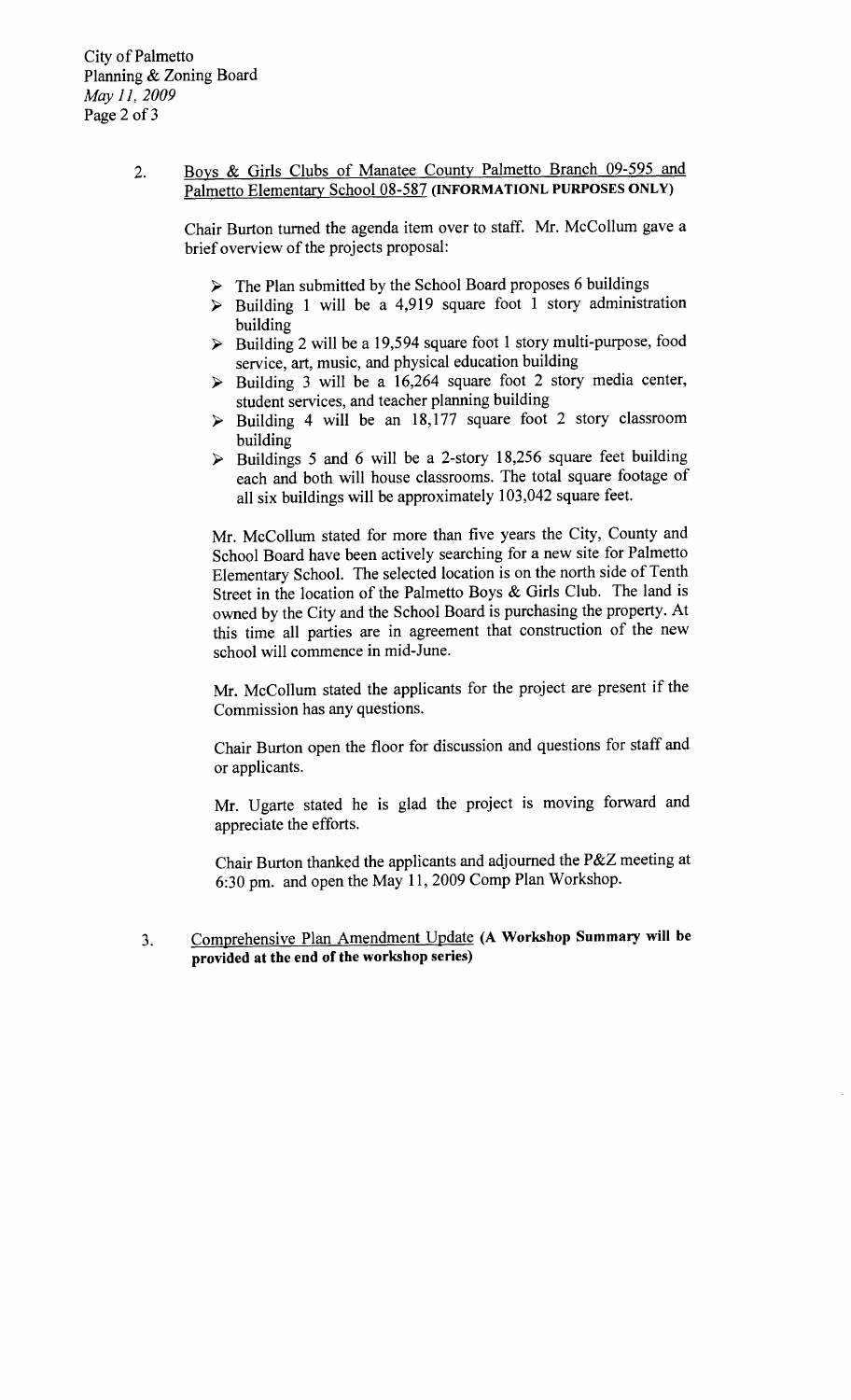City of Palmetto Planning & Zoning Board May 11, 2009 Page 3 of 3

- 4. Old Business: None discussed 4. Old Business:<br>None discussed<br>5. New Business<br>None<br>6. Adjournment: 8:15pm
- 5. New Business

None

Michael Burton, Chairman